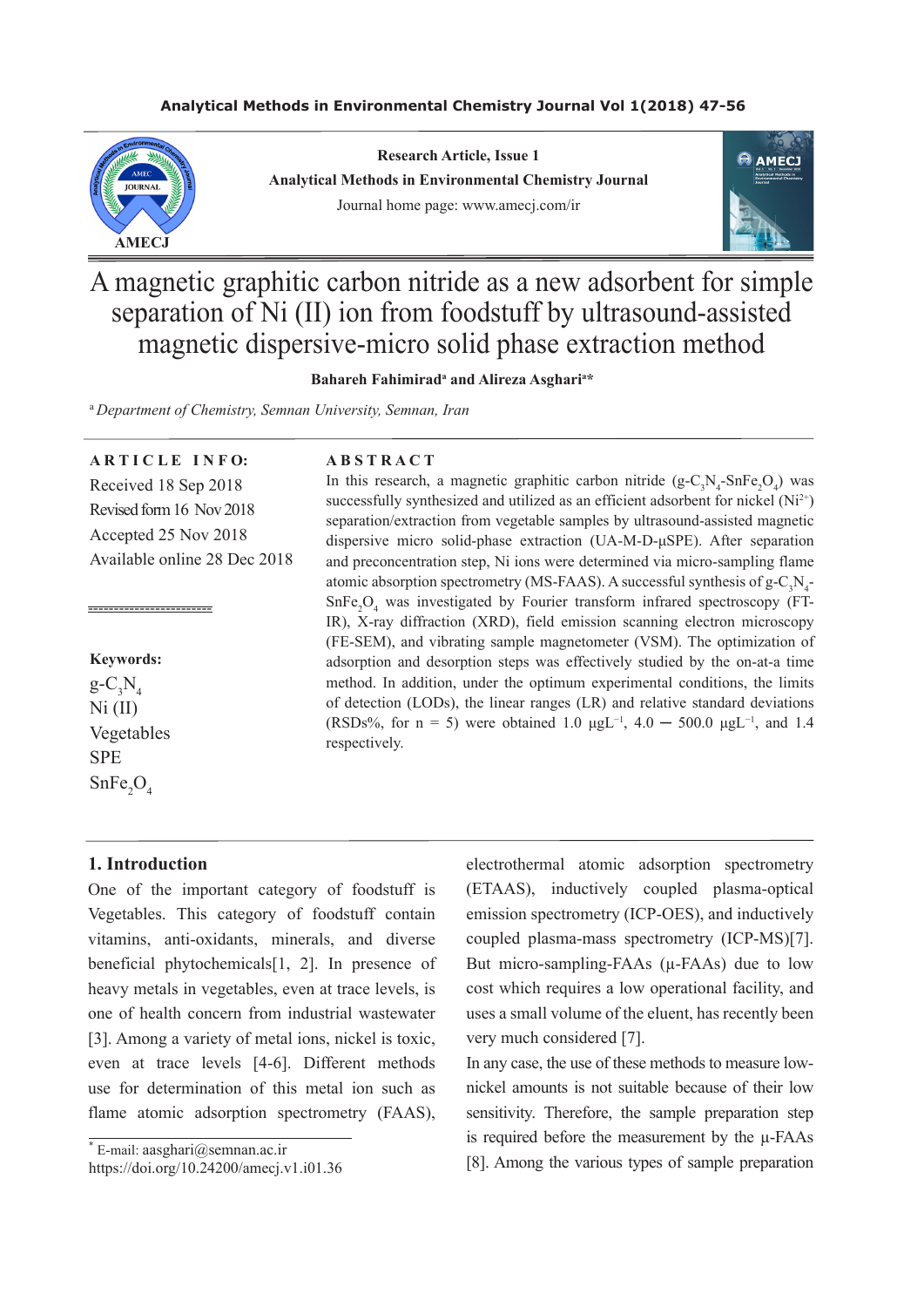methods, solid phase extraction (SPE) is very much appreciated due to its simplicity, low cost, high speed; moreover, the solid phase extraction requires low amounts of reagents, a high recovery, environmentally friendly, and a low organic solvent consumption [9, 10]. The ultrasound-assisted dispersive magnetic solid-phase extraction (UA-DM-SPE) is a new form of SPE which leads to more rapidity and ease of operation compared with the conventional SPE. In this method, using ultrasonic waves, the contact surface of the adsorbent with the analyte is increased in a very short time, as well as due to the adsorbent magnetic property, the centrifuge step is removed and the process of separation and preconcentration is performed in short time [8]. As a result, in this method use a novel nanoadsorbents with a high adsorption efficiency and the easy separation is an important step. A graphitic carbon nitride  $(g-C_3N_4)$  is a new form of organic polymer-like material, and due to its quick and facile synthesis, special structure, and low cost has been a lot touched recently [11]. The  $g - C_3 N_4$  sheets can be used as SPE sorbents, but they have several problems, such as Re-aggregation of the nanosheets, and also their low surface area [12]. Therefore, to raise any of the characteristics of this compound and rapid separation of it from sample solution, nanomagnetic of  $\text{SnFe}_{2}\text{O}_{4}$  was used for increasing of surface area and separation of  $g - C_3 N_4$  of the solution.

Therefore, in this work, the nanoadsorbent  $g - C_3 N_4$ - $SnFe<sub>2</sub>O<sub>4</sub>$  with a very high absorption power as an efficient nanoadsorbent for ultrasound-assisted magnetic dispersive micro solid-phase extraction (UA-M-D-μSPE) was synthesized and applied for the separation and preconcentration of the Ni (II) ion and toxic metal ion was measured using the micro-sampling flame atomic adsorption spectrometry ( $\mu$ S-FAAS) technique.

### **2. Experimental Procedure**

### *2.1. Materials*

All the reagents used in this work including melamine, Ni  $\rm{)}_{2}$ .3H<sub>2</sub>  $O$ ,  $SnCl<sub>2</sub>$ .2H<sub>2</sub>O,

FeCl<sub>3</sub>.6H<sub>2</sub>O, HCl (37%), HNO<sub>3</sub>, NaOH, H<sub>2</sub>SO<sub>4</sub>, and ethanol were of the highest available purity, supplied from Merck Company. Standard solution was prepared by dissolving appropriate amounts of Ni  $(NO<sub>3</sub>)<sub>2</sub>$ . In addition,  $3H<sub>2</sub>O$  in doubly distilled water at a concentration of 1000 mg L−1. Working standard solutions with intermediate concentrations were prepared daily by dilution of the stock solutions.

#### *2.2. Instrumentation*

For determination of Ni(II) in the samples, an Agilent model 240 AA Shimadzu (USA) flame atomic adsorption spectrometer was used with the Ni hollow cathode lamps as the radiation sources. The pH values of the solutions were adjusted by a pH meter, PHS-3BWModel (Bell, Italy) with a glass combination electrode. An ultrasonic bath (SW3, Switzerland) was used at a frequency of 50/60 kHz to dissipate adsorbent in a sample solution.

Fourier transform-infrared (FT-IR) spectra using a Shimadzu 8400s spectrometer were determined in the range of 400-4000 cm-1. Scanning electronmicroscopy (FE-SEM) analysis was carried out using a Tescanvega II XMU Digital Scanning Microscope. Energy-dispersive X-ray spectroscopy elemental analysis (EDX) of the samples was obtained using a Philips XL-30 energy-dispersiveX-ray spectroscope. X-ray diffraction (XRD) patterns were obtained on a Burker AXS (Model B8-Advance). The magnetic properties were analyzed using a vibrating sample magnetometer (VSM, Lakeshore7407) at room temperature.

# 2.3. Synthesis of g- $C_{3}N_{4}$ -SnFe<sub>2</sub>O<sub>4</sub>

3 g of melamine was placed in a crucible and hated in 520  $\rm{^0C}$  with a rate of 10  $\rm{^0C/min}$  for 4 hours. Finally, yellow  $g - C_3 N_4$  precipitate was formed. In the next step, to synthesis of  $\text{SnFe}_2\text{O}_4$  nanostructure,  $SnCl<sub>2</sub>$ .2H<sub>2</sub>O and FeCl<sub>3</sub>.6H<sub>2</sub>O with a stoichiometric ratio of 1:2 were mixed in 100 mL of distilled water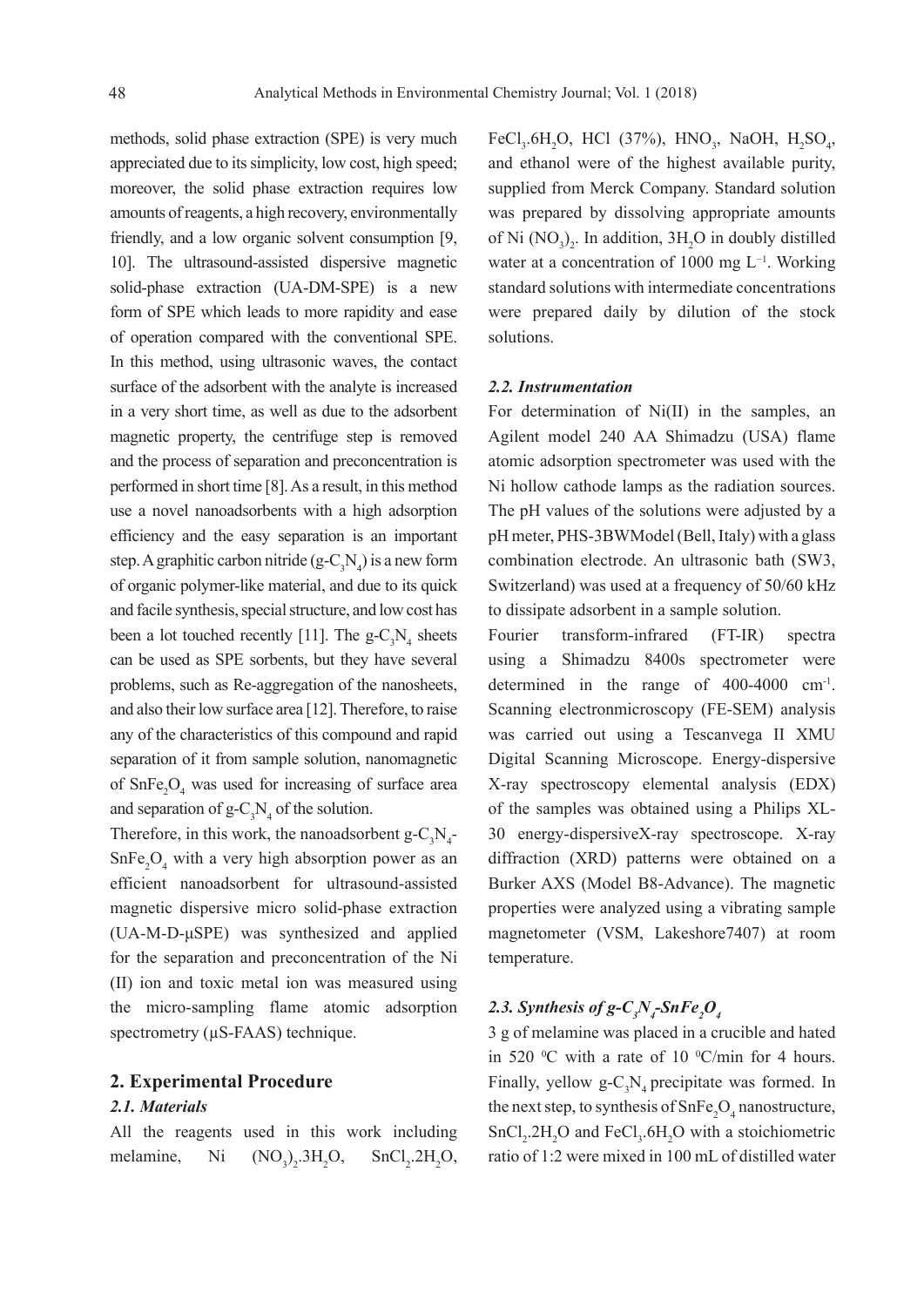3hours, a black precipitate of  $\text{SnFe}_2\text{O}_4$  was formed. A black precipitate was collected by an external magnetic field, and repeatedly washed with ethanol and distilled water. Finally, the black precipitate was dried at 120 ° C for 24 h. To synthesis of the g- $C_3N_4$ - $SnFe<sub>2</sub>O<sub>4</sub>$  nanoadsorbent, 0.13 g of g-C<sub>3</sub>N<sub>4</sub> whit 0.2 g of the  $\text{SnFe}_{2}\text{O}_{4}$  nanostructure was homogeneously mixed by grinding in an agate mortar for 30 min and then the powder was calcined in a furnace at  $400\text{ °C}$  for 4 hours [13].

#### *2.4. Preparation of real samples*

The vegetable were provided from Tehran markets in Iran. The vegetables were cut into small pieces, washed with deionized water. Then, the samples were dried in an oven for 24 hours. 25 mL of HNO<sub>3</sub> (65%) was added to 1.2 gr of each sample and placed in acid overnight. Then the samples were heated at  $250 \text{ °C}$ , until their liquid contents were evaporated, and they became almost dried. In order to complete the digestive process, 5 mL of  $H_2O_2$ (30%) was added to the samples and then heated to vaporize their liquid contents. Afterwards, the samples were washed with deionized water and heated to boil the solutions. Then the contents were cooled and transferred to sample flask of 25 mL, and diluted with deionized water to 25 mL. Finally, the pH values for the solutions were adjusted, and certain amounts of the metal ions were spiked.

# *2.5. Procedure for magnetic dispersive micro solid-phase extraction*

10.0 mg nanoadsorbent was added to 10.0 mL of sample solution in a glass vial containing containing 50.0  $\mu$ gL<sup>-1</sup> of Ni (II) at a pH value of 6.0. The solution was sonicated for 5 min at  $25\pm3$ o C, and then the nanoadsorbent was separated from the solution by a magnetic field within 2 min. In the desorption step, 250  $\mu$ L of HNO<sub>3</sub> (3 molL<sup>-1</sup>) was added to the sample solution, and sonicated

for 4 min. Then,  $HNO<sub>3</sub>$  solution as the eluent was collected and then injected into FFAS by means of a micro-sampler for determining the metal ions. The extraction recovery (ER), and relative recovery (RR) for each metal ion were calculated as:

$$
ER = \frac{n_{inj}}{n_0} \tag{1}
$$

where  $C_{\text{ini}}$  is the concentration of the metal ions in 200  $\mu$ l eluent (in the desorption step), and  $c_0$  is the initial concentration of the metal ions.

$$
RR = \frac{C_{found} - C_{real}}{C_{added}} \times 100
$$
 (2)

where  $c_{\text{found}}$ ,  $c_{\text{real}}$ , and  $c_{\text{added}}$  are the concentration of the analyte after adding the standard to the real sample, concentration of the real sample, and concentration of the standard solution which was injected to the real sample, respectively[14].

### **3. Results and discussions**

*3.1. Characterization of synthesized nanoadsorbent*  The crystalline structures of  $g - C_3 N_4$ ,  $SnFe_2O_4$ , and  $g - C_3 N_4$ -SnFe<sub>2</sub>O<sub>4</sub> were determined by XRD. In Fig.1a, two typical diffraction peaks can be observed at  $2\Theta = 27.47$  and  $13.51^\circ$  for pure g-C<sub>3</sub>N<sub>4</sub>, which represent the inter-planar graphitic stacking; these peaks well-agreed with the values in the standard card (JCPDF 87-1526). Also, in Fig 1b, the peaks at 2ϴ=20.18, 23.31, 33.23, 37.26, 39.2, 40.98, 47.71, 53.75, and 59.38 confirm  $\text{SnFe}_{2}\text{O}_{4}$ . Also Fig. 1c confirms the formation of the  $g - C_3 N_4$ - $SnFe<sub>2</sub>O<sub>4</sub>$  composite according to reference[8]. The FT-IR spectra in Fig 2a shows the peaks for pure  $g - C_3 N_4$  at 1241,1319, and 1409 cm<sup>-1</sup> can be attributed to aromatic C-N stretching and the peak at 810 cm−1 can be attributed to triazine units and also, the peaks at 1568 and 1650 cm-1 can be related to C=N stretching [15, 16]. The adsorption peak in Fig. 2 b at 570 cm-1 can be attributed to the stretching vibrations of the Sn–O and Fe–O bonds [17]. Finally, the index peaks in Fig. 2c confirm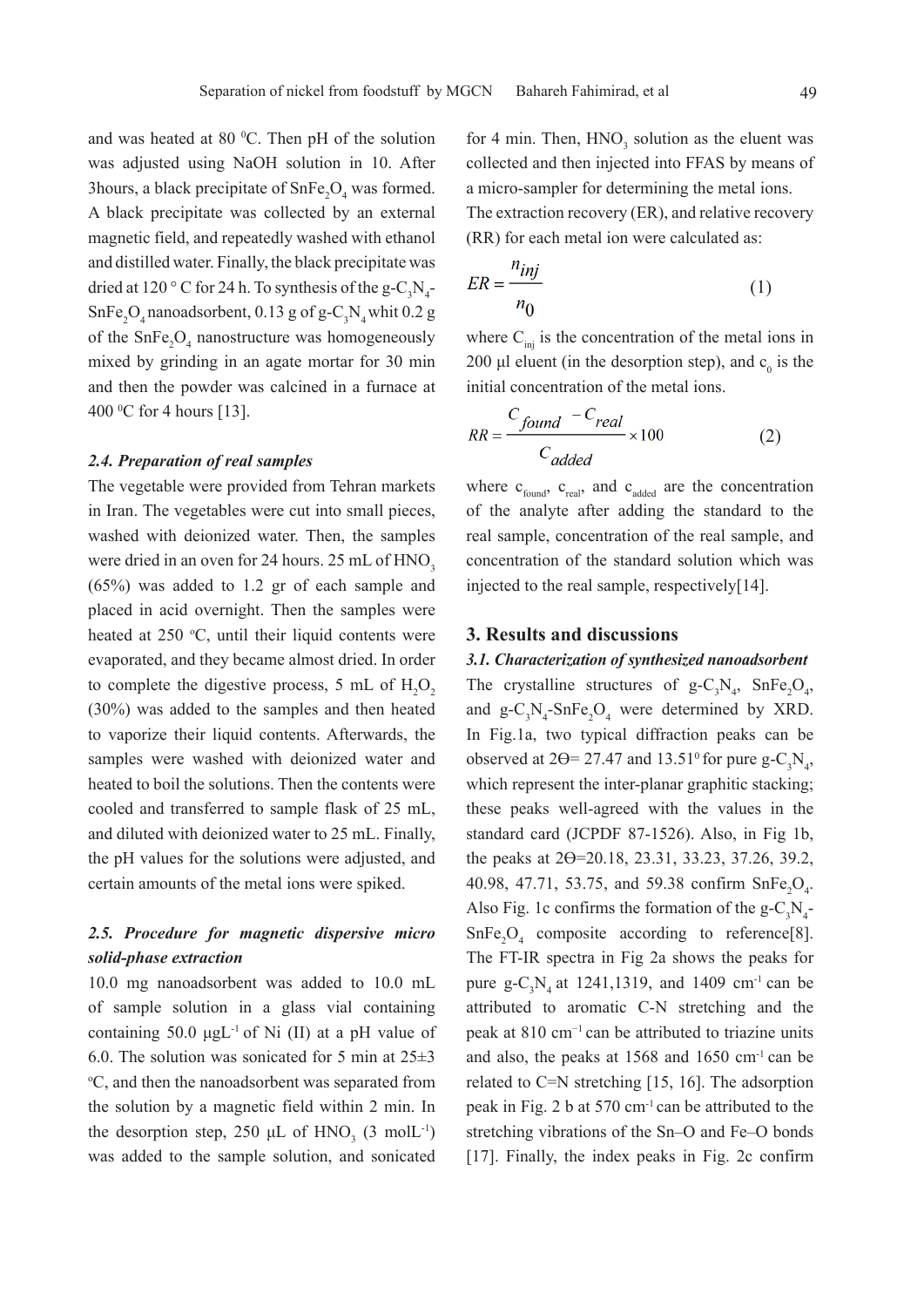

**Fig. 1.** FT-IR spectra of (a)  $g - C_3 N_4$ , (b)  $SnFe_2O_4$ , and (c)  $g - C_3 N_4$ -  $SnFe_2O_4$ .

the formation of the  $g - C_3 N_4$ -SnFe<sub>2</sub>O<sub>4</sub> compound. The FE-SEM micrographs for the nanostructures  $g - C_3 N_4$  and  $g - C_3 N_4$ -SnFe<sub>2</sub>O<sub>4</sub> are shown in Figs. 3a and b. According to these figures, the  $SnFe<sub>2</sub>O<sub>4</sub>$ nanostructure is cubic with a quite uniform size of about 60-120 nm. The Fig 3b shows that the cubic particles of  $SnFe<sub>2</sub>O<sub>4</sub>$  are uniformly distributed on the  $g - C_3 N_4$  surface. The magnetic properties of the synthesized nanoadsorbent was investigated through a vibrating sample magnetometer (VSM)

at room temperature. Fig. 4 show the magnetic hysteresis curve for  $SnFe<sub>2</sub>O<sub>4</sub>$  and  $g-C<sub>3</sub>N<sub>4</sub>-SnFe<sub>2</sub>O<sub>4</sub>$  in an applied magnetic field. The maximum saturation magnetization (Ms) values of  $\text{SnFe}_2\text{O}_4$  and  $\text{g-C}_3\text{N}_4$ - $SnFe<sub>2</sub>O<sub>4</sub>$  were found to be 4.87 and 3.14 emu g<sup>-1</sup> respectively. The results of this analysis show that synthesized nanoadsorbent has a good magnetic strength, and that it can be separated easily from the aqueous solution with the help of an applied magnetic field.



**Fig. 2.** XRD pattern of (a)  $g - C_3 N_4$  (b)  $SnFe_2O_4$  and (c)  $g - C_3 N_4$ -  $SnFe_2O_4$ .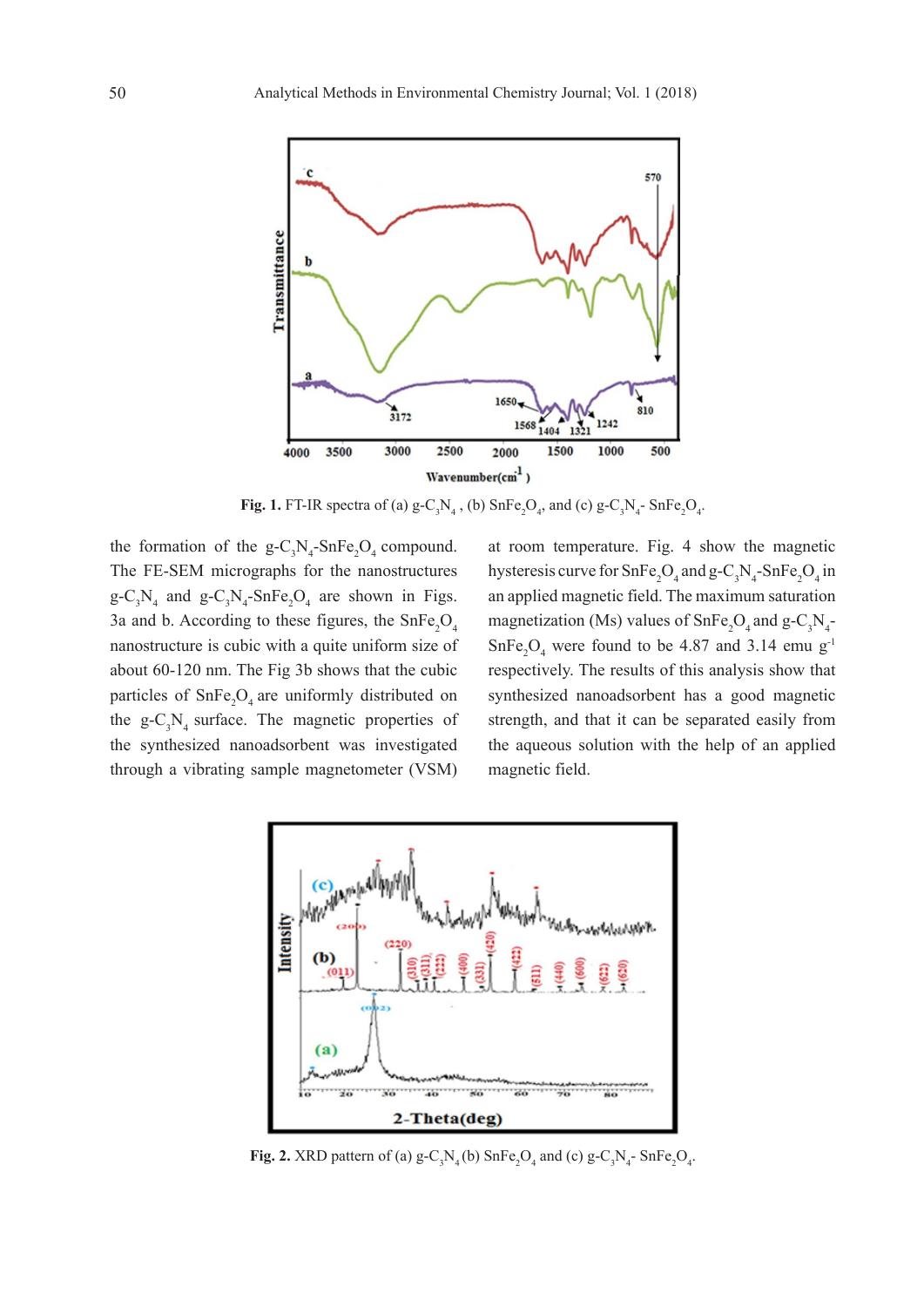

**Fig. 3.** SEM image of (a),  $g - C_3 N_4$  and (b)  $g - C_3 N_4$ - SnFe<sub>2</sub>O<sub>4</sub>.

# *3.2 Optimization of experimental conditions*

To investigation of effective parameters, in adsorption step, first 10 mL of solutions containing metal ions with concentration of 10 µgL-1 were prepared and a certain amount of adsorbent was added to it. Then, pH of solutions was set using HCl or NaOH solutions  $(0.1 \text{ mol}L^{-1})$  and the solution was ultrasound for a specific time. Then adsorbent was separated by using magnetic field. In desorption step, the certain volume of eluent was added to

adsorbent, and the solution was ultrasound for a specific time. In this step, Ni (II) was desorb in to eluent, and finally was injected to FAAs by using micro-sampling device.

# *3.2.1 Effect of solution pH, adsorbent amounts, and ultrasonic time in adsorption step*

The solution pH was investigated in the range of 3 to 8. The results in Fig. 5a show that in pH 6, the most recovery is achieved. In acidic pH values, there is a strong competition



**Fig. 4.** Magnetization curves of (a),  $\text{SnFe}_2\text{O}_4$  and (b)  $\text{g-C}_3\text{N}_4$ -  $\text{SnFe}_2\text{O}_4$ .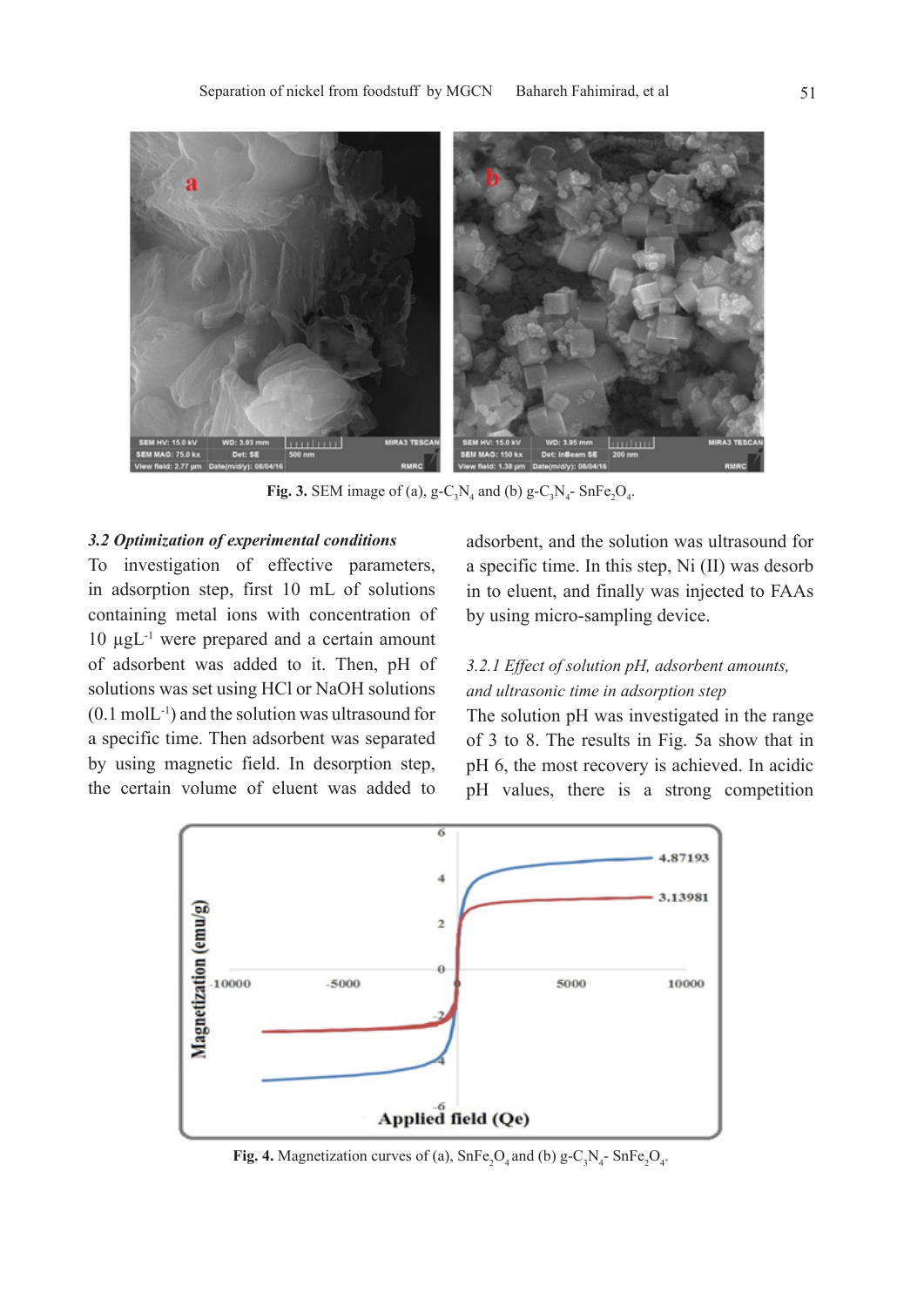

**Fig. 5.** The effect of effective parameters on the recovery percentage of Ni(II) ion in adsorption step.

between  $H^+$  ions and metal ion, as the result in pH less than pH of 6, the recovery of metal ion adsorption decrease. On the other hand, in basic pH values, by increasing of OH concentration in sample solution, 1) the active sits on the adsorbent surface ( OH and NH groups), due to the formation of the hydrogen bond, deactivated and as a result the recovery reduce; 2) the reduction in recovery can be attributed to the formation of the precipitation of some ion in the form of hydroxides [8]. The adsorbent amounts was investigated in range of 3 to 15 mg. The results in Fig 5b shows that an absorbent amount of 10 mg of nano adsorbent for the metal ion lead to most recovery. The effect of ultrasonic time was investigated on the recovery of metal ions in rang 2 to 6 min. According to the results shown in figure 5c, the time of 5 min was selected as optimum time.

*3.2.2 Effects of type, concentration, and volume of eluent, and ultrasonic time at the desorption step* The eluents including HCl,  $HNO_3$  and  $H_2SO_4$  were investigated on the recovery. The results in Fig 6a show that HNO<sub>2</sub> for metal ion has as better eluent. The concentration of eluent and the volume of eluent were investigated in rang 1 to 4 mol.L-1 and in rang of 100 to 300 µL, respectively. According to figure 6b and 6c the optimum concentration and volume of eluent were obtained 3 mol.L-1 and 250 µL of the eluent. The effect of ultrasonic time was investigated in rang 2 to 5 min. The results in Fig 6d show that by increasing of ultrasonic time to 4 min the recovery of metal ion increase and then the recovery is stationary. The result indicates that the best time for this step was 4 minutes.

### *3.3. Analytical validation*

Under the optimized experimental conditions, the linear ranges with determination coefficient  $(r^2)$  of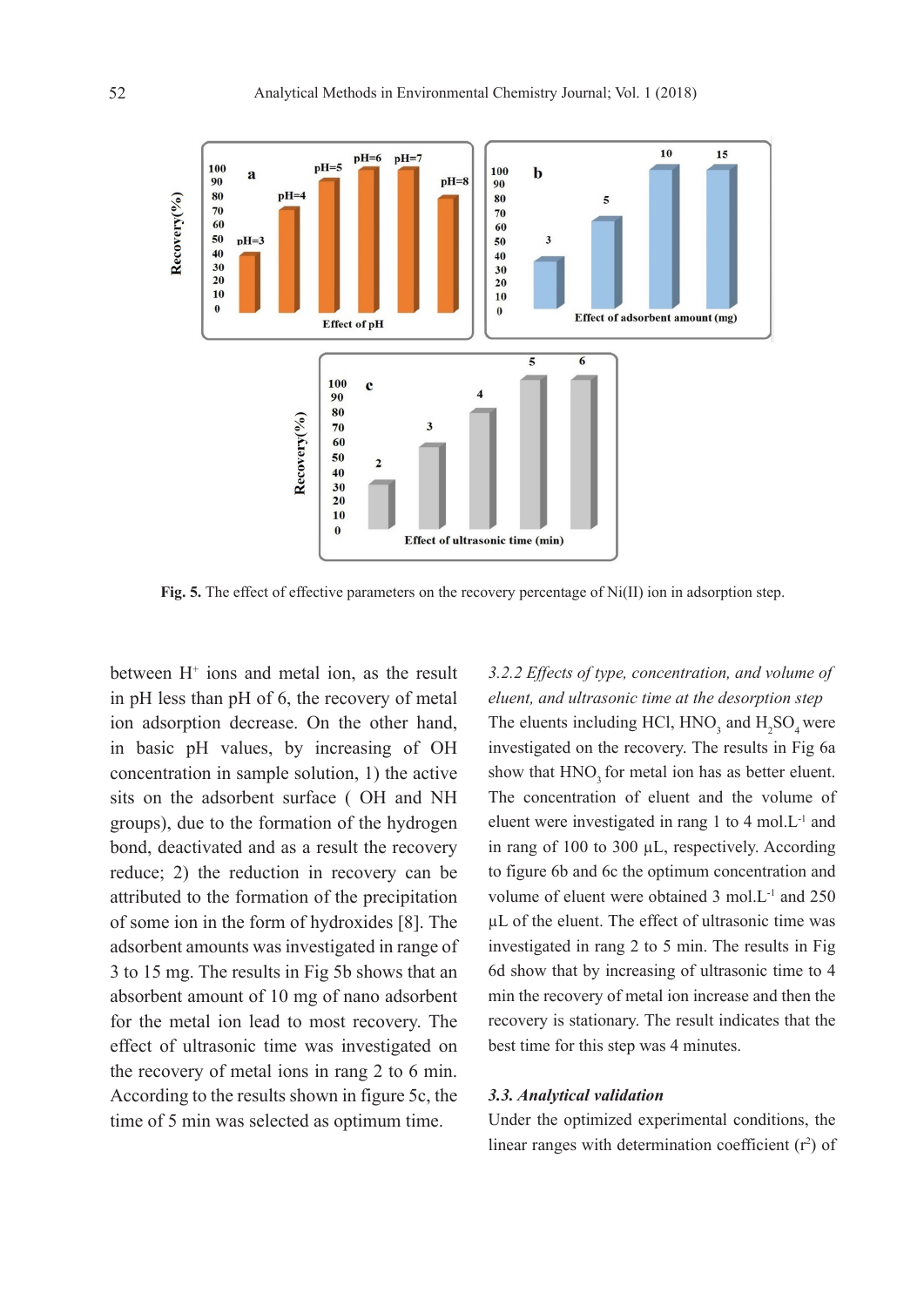

**Fig. 6.** The effect of effective parameters on the recovery percentage of Ni(II) ion in desorption step.

calibration 0.996 were obtained between 4.0-500.0  $\mu$ g L<sup>-1</sup>. Limit of detection (LOD) for five replicates were calculated 1.0  $\mu$ g L<sup>-1</sup>.

Also, the relative standard deviations (RSDs) were obtained for 5 repetitions, and were 1.4%. Finally, the results indicate that the proposed method has a good precision for the separation and preconcentration of trace amounts of Ni (II) ions.

# *3.4. Application of method in real samples*

Considering the importance of measuring of heavy

metals such as Ni(II) ion in vegetables, hence in the present work, the proposed method was used to determination and extraction of Ni ion in the samples of Leek, Lettuce, Parsley, and Radish. For this purpose, in the obtained optimum condition, the method was done in real samples, and relative recovery (RR) was calculated for Ni (II) ions according to the equation (2). The results in Table 1 show that measured amounts are in good agreement with added amounts of Ni (II) ions. Finally, the obtained results confirm the good high ability of

| <b>Sample</b> | $\mathrm{N}i$ (II)                |                                          |                                  |  |  |
|---------------|-----------------------------------|------------------------------------------|----------------------------------|--|--|
|               | Added ( $\mu$ g L <sup>-1</sup> ) | (found-real) ( $\mu$ g L <sup>-1</sup> ) | ${}^{\mathrm{b}}\mathrm{RR}$ (%) |  |  |
| Leek          |                                   | <b>BDL</b>                               |                                  |  |  |
|               | 50                                | $49.0 \pm 1.5$                           | 98.0                             |  |  |
| Parsley       |                                   | <b>BDL</b>                               |                                  |  |  |
|               | 50                                | $49.5 \pm 1.3$                           | 99.0                             |  |  |
| Radish        |                                   | <b>BDL</b>                               |                                  |  |  |
|               | 50                                | $50.0 \pm 1.5$                           | 100.0                            |  |  |
| Lettuce       |                                   | <b>BDL</b>                               |                                  |  |  |
|               | 50                                | $48.8 \pm 4.0$                           | 97.6                             |  |  |

Table 1. Levels of metal ions in real samples.

<sup>a</sup> Mean of three determinations  $\pm$  confidence interval (P = 0.95, n = 5)

**b** Relative Recovery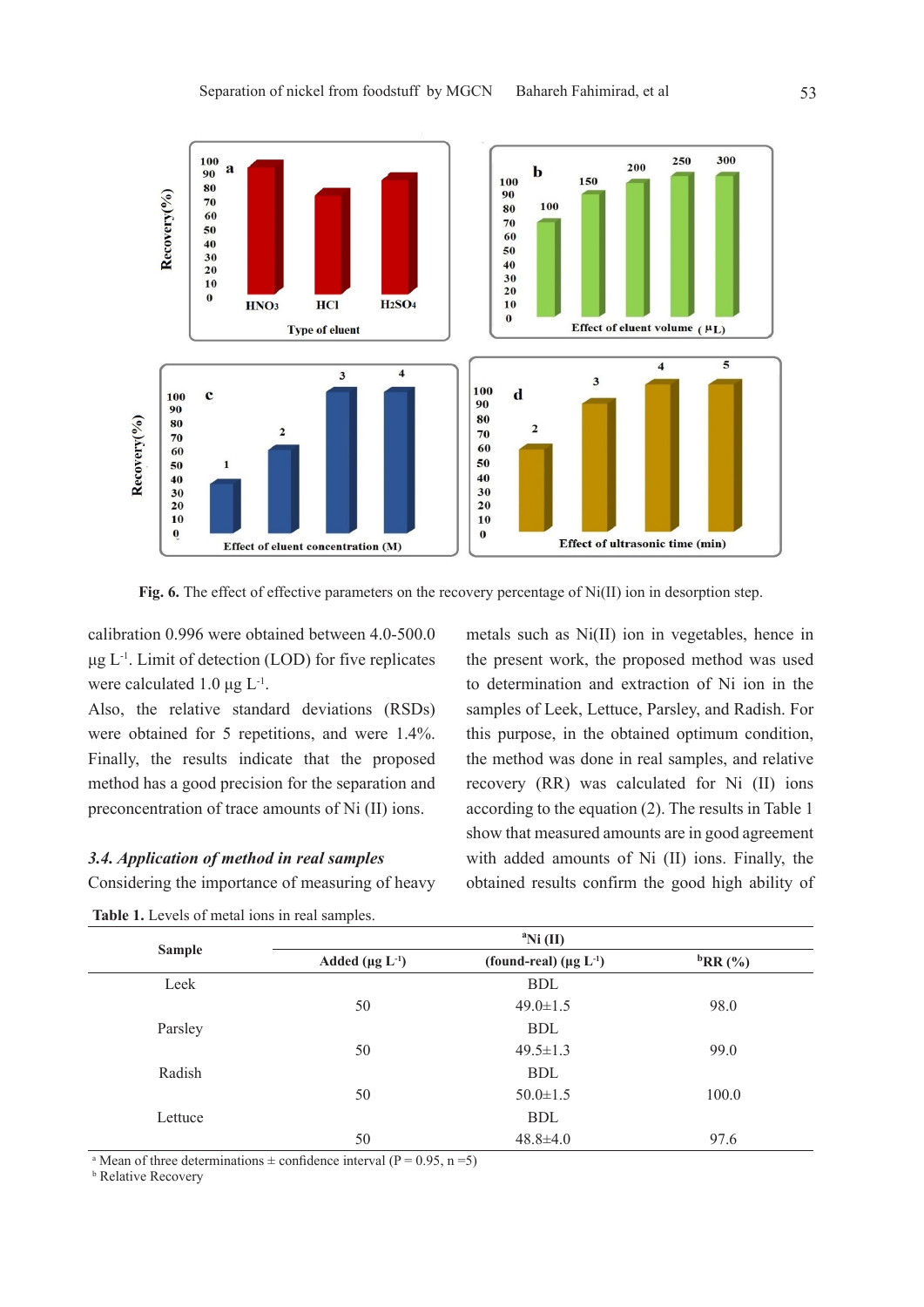|                              |                                      | Recovery% |
|------------------------------|--------------------------------------|-----------|
| Potentially interfering ions | Tolerance limit <sup>a</sup> $(C/C)$ | Ni(II)    |
| $Na+$                        | 1000                                 | 99.00     |
| $Mg^{2+}$                    | 1000                                 | 100.00    |
| NO <sup>3</sup>              | 1000                                 | 99.00     |
| $Cl-$                        | 1000                                 | 99.40     |
| $Zn^{2+}$                    | 600                                  | 98.83     |
| $Al^{3+}$                    | 500                                  | 98.50     |

**Table 2.** Effect of potentially interfering ions on recovery of metal ions.

a Concentration ratio of potentially interfering and analyte ions. Adsorption conditions: 10 mg of adsorbent, pH=6. Desorption conditions: 250  $\mu$ L of HNO<sub>3</sub> with concentration of 3 mol L<sup>-1</sup>.

the method for determination trace concentration of Ni ion in real samples.

# *3.5. Effect of foreign species on the recovery*

In the optimum condition, the effects of the foreign ions was investigated on the UA-M-DµSPE method. The tolerance limit is defined as the concentration that results in a change of  $\pm 5\%$  in the recoveries. Accordingly, the results in Table 2 indicate that the common ions with high concentrations in real samples do not have a considerable interference effect on the recovery, and the adsorbent can be used for this method without significant matrix effects.

# *3.6. Comparison methods with other methods of SPE for separation Ni(II).*

In order to demonstrate the efficiency of the method, a comparison was done between

the proposed method and the other methods. Table 3 shows the type of nanoadsorbent, method, amount of nanoadsorbent, LOD, RSD, and volume of eluent for the extraction and preconcentration of the Ni (II) ions. The results in Table 3 show that maximum recovery in proposed method in compared with the other method was obtained with the least amount of nanoadsorbent. Also, this method is environmentally friendly due to the low use of an elution solvent. This method is also simple and fast. In addition to, compared with the same methods, our method has a low RSD and also the limit of detection this method is comparable to the other methods presented in Table3 .

### **4. Conclusions**

In this work,  $g - C_3 N_4$ -SnFe<sub>2</sub>O<sub>4</sub> adsorbent with a

| л.                                              |                            | л.                   |                                       |                              |                              |                              |                    |
|-------------------------------------------------|----------------------------|----------------------|---------------------------------------|------------------------------|------------------------------|------------------------------|--------------------|
| <b>Adsorbent</b>                                | <b>Metal</b>               | <b>Method</b>        | <b>Amount of</b><br>adsorbent<br>(mg) | <b>LOD</b><br>$(ng.mL^{-1})$ | <b>RSD</b><br>$(ng.mL^{-1})$ | Final<br>volume<br>of eluent | Ref.               |
| $GO-H,NP1$                                      | $\mathrm{Ni}(\mathrm{II})$ | SPE column /FAAS     | 40                                    | $5.4 \times 10^{-3}$         | $\overline{\phantom{a}}$     | $5.0$ mL                     | $\lceil 18 \rceil$ |
| Ion-imprinted polymers                          | Ni(II)                     | SPE column /FAAS     | 200                                   | 0.2                          | 2.5                          | $5.0$ mL                     | [19]               |
| $DMG/SDS-ACMNPs2$                               | Ni(II)                     | <b>SPE/FAAS</b>      | 200                                   | 4.6                          | 1.9                          | $2.0$ mL                     | [20]               |
| Molecularly imprinted<br>polymers               | Ni(II)                     | SPE column /FAAS     | 575                                   | 0.3                          | 5.0                          | $5.0$ mL                     | $[21]$             |
| $g - C_3 N_4$ -SnFe <sub>2</sub> O <sub>4</sub> | Ni(II)                     | UA-M-D-µSPE /MS-FAAS | 10                                    | 1.0                          | 1.4                          | $250 \mu L$                  | This<br>work       |

**Table 3.** Comparison between EA-DM-uSPE and other published methods.

<sup>1</sup> Graphene oxide with covalently linked porphyrin

2 Dimethylglyoxim/sodium dodecyl sulfate-immobilized on alumina-coated magnetite nanoparticles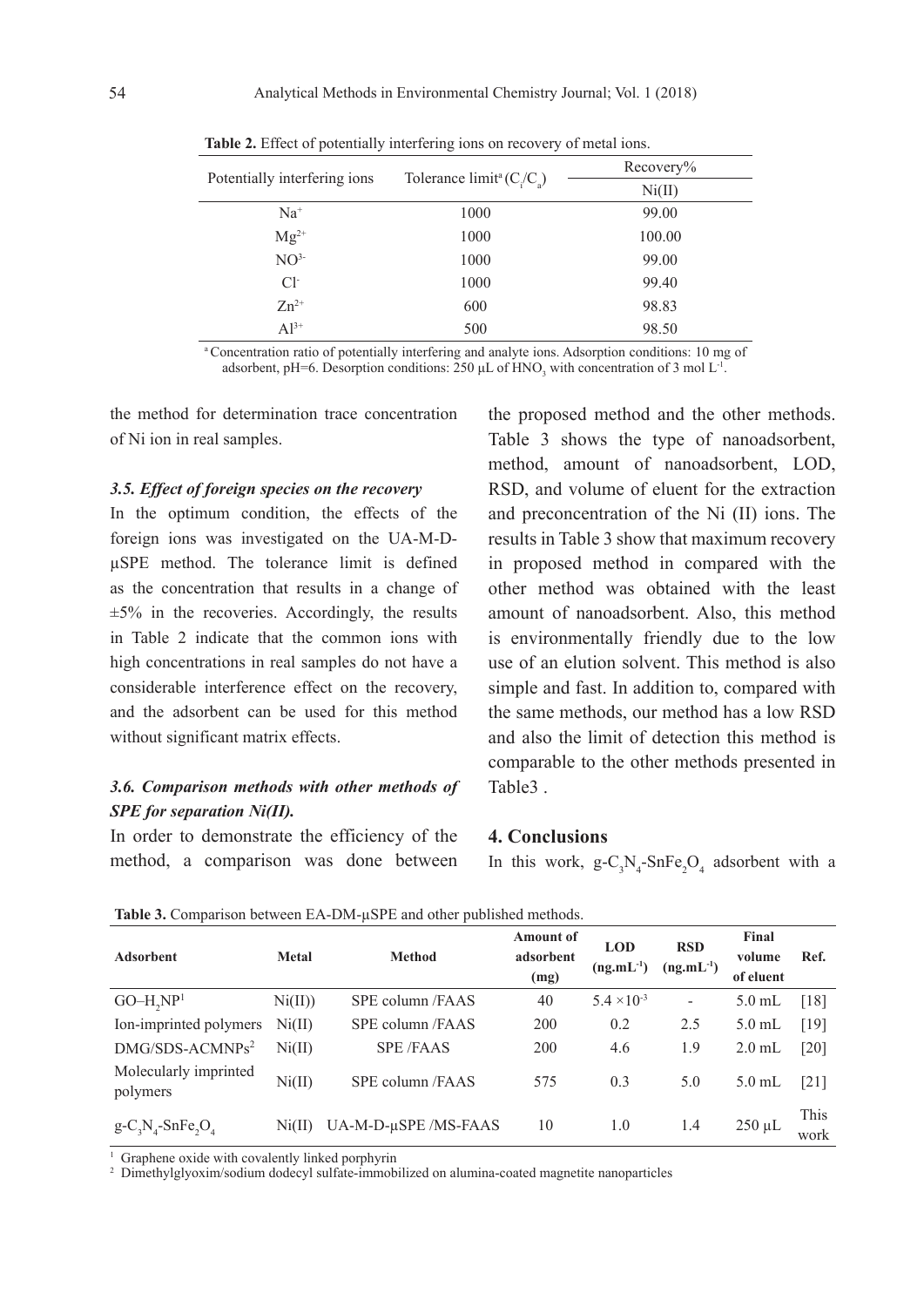good activity was successfully synthesized, and its application was investigated for extraction and preconcentration of the Ni (II) ion using ultrasoundassisted magnetic dispersive micro solid-phase extraction method. Preconcentrated nickel ion was measured with micro sampling flame atomic adsorption spectroscopy.

The most important benefits of this method are: low time  $(9 \text{ min})$ , low volume of eluent  $(250 \text{ uL})$ , and low amount of adsorbent (10 mg). Finally, the results obtained showed that the method had low LODs, a high recovery in a short time, and a good preconcentration factor due to the use of a low amount of eluent for trace amounts of the understudied ions.

### **5. Acknowledgment**

The authors would like to thank the Semnan University Research Council for the financial support of this work.

### **6. Nomenclature**

FAAS: flame atomic adsorption spectrometry

ETAAS: electro-thermal atomic adsorption spectrometry

ICP-OES: inductively coupled plasma-optical emission spectrometry

### **7. References**

- [1] B. Demmig-Adams, W.W. Adams, Antioxidants in photosynthesis and human nutrition, Science, 298 (2002) 2149-2153.
- [2] L. Ren, Y. Hemar, C.O. Perera, G. Lewis, G.W. Krissansen, P.K. Buchanan, Antibacterial and antioxidant activities of aqueous extracts of eight edible mushrooms, Bioact. Carbohydr. Dietary Fibre., 3 (2014) 41-51.
- [3] A. Wilkowska, M. Biziuk, Determination of pesticide residues in food matrices using the QuEChERS methodology, Food. Chem, 125 (2011) 803-812.
- [4] M. Ghazaghi, H.Z. Mousavi, A.M. Rashidi, H. Shirkhanloo, R. Rahighi, Innovative separation and preconcentration technique of coagulating homogenous dispersive micro solid phase

extraction exploiting graphene oxide nanosheets, Anal. chim. acta, 902 (2016) 33-42.

- [5] L. Zhang, V. Hessel, J. Peng, Q. Wang, L. Zhang, Co and Ni extraction and separation in segmented micro-flow using a coiled flow inverter, Chem. Eng. J, 307 (2017) 1-8.
- [6] A.A. Gouda, S.M. Al Ghannam, Impregnated multiwalled carbon nanotubes as efficient sorbent for the solid phase extraction of trace amounts of heavy metal ions in food and water samples, Food. Chem, 202 (2016) 409-416.
- [7] B. Barfi, A. Asghari, M. Rajabi, S. Sabzalian, F. Khanalipoor, M. Behzad, Optimized syringeassisted dispersive micro solid phase extraction coupled with microsampling flame atomic absorption spectrometry for the simple and fast determination of potentially toxic metals in fruit juice and bio-fluid samples, RSC. Adv, 5 (2015) 31930-31941.
- [8] B. Fahimirad, A. Asghari, M. Rajabi, A novel nanoadsorbent consisting of covalently functionalized melamine onto  $MWCNT/Fe<sub>3</sub>O<sub>4</sub>$ nanoparticles for efficient microextraction of highly adverse metal ions from organic and inorganic vegetables: Optimization by multivariate analysis, J. Mol. Liq, 252 (2018) 383-391.
- [9] A. Safavi, N. Iranpoor, N. Saghir, S. Momeni, Glycerol–silica gel: a new solid sorbent for preconcentration and determination of traces of cobalt (II) ion, Anal. Chim. Acta, 569 (2006) 139- 144.
- [10] M. Tuzen, K.O. Saygi, M. Soylak, Novel solid phase extraction procedure for gold (III) on Dowex M 4195 prior to its flame atomic absorption spectrometric determination, J. Hazard. Mater, 156 (2008) 591-595.
- [11] K. Vignesh, M. Kang, Facile synthesis, characterization and recyclable photocatalytic activity of  $\text{Ag}_2\text{WO}_4@$  g-C<sub>3</sub>N<sub>4</sub>, Mater. Sci. Eng. B, 199 (2015) 30-36.
- [12] H.-J. Li, B.-W. Sun, L. Sui, D.-J. Qian, M. Chen, Preparation of water-dispersible porous gC 3 N 4 with improved photocatalytic activity by chemical oxidation, Phys. Chem. Chem. Phys, 17 (2015) 3309-3315.
- [13] B. Fahimirad, A. Asghari, M. Rajabi, Magnetic graphitic carbon nitride nanoparticles covalently modified with an ethylenediamine for dispersive